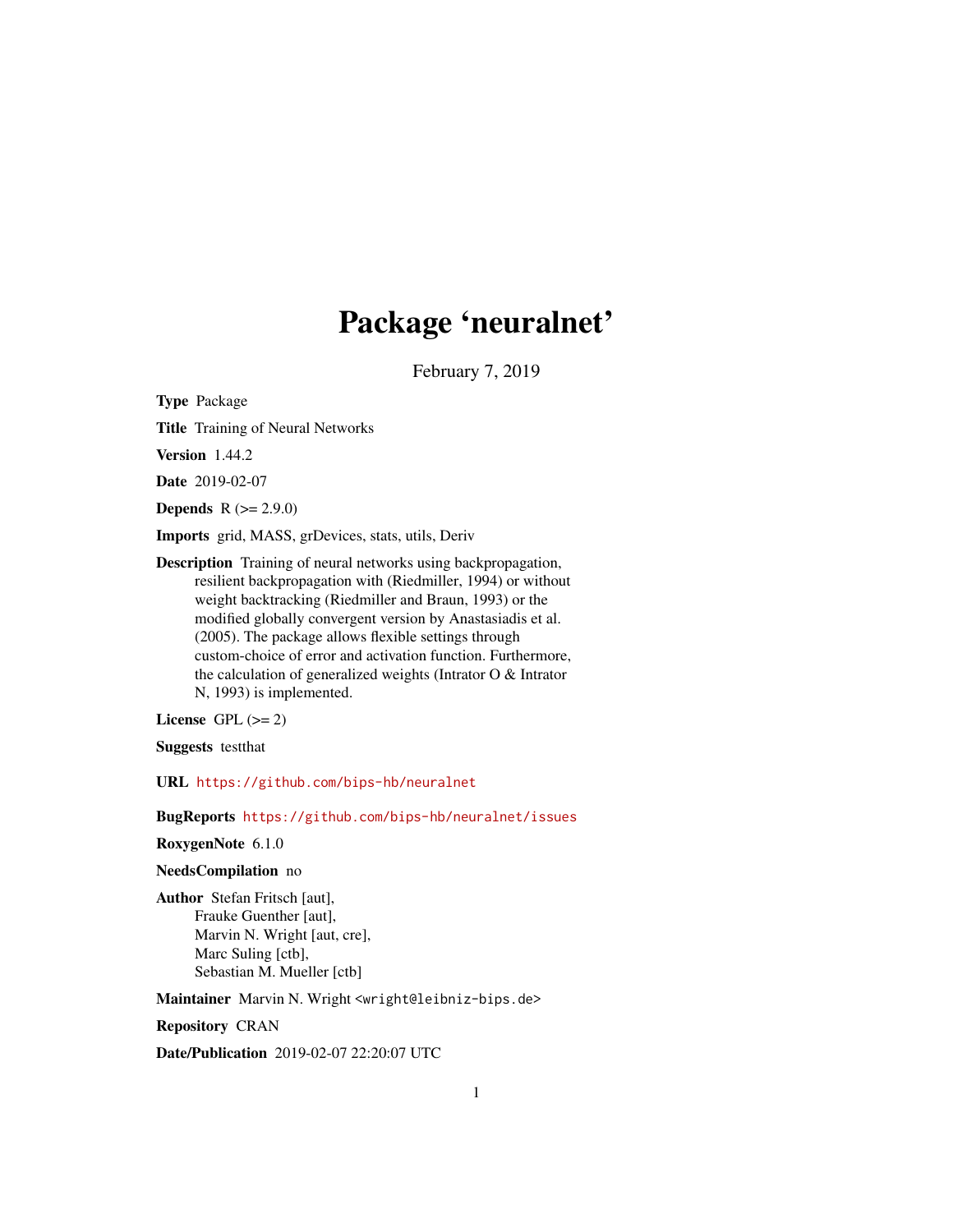### <span id="page-1-0"></span>R topics documented:

| Index | 15 |
|-------|----|
|       |    |
|       |    |
|       |    |
|       |    |
|       |    |
|       |    |
|       |    |
|       |    |

neuralnet-package *Training of Neural Networks*

#### Description

Training of neural networks using the backpropagation, resilient backpropagation with (Riedmiller, 1994) or without weight backtracking (Riedmiller, 1993) or the modified globally convergent version by Anastasiadis et al. (2005). The package allows flexible settings through custom-choice of error and activation function. Furthermore, the calculation of generalized weights (Intrator O  $\&$ Intrator N, 1993) is implemented.

#### Note

This work has been supported by the German Research Foundation (DFG: <http://www.dfg.de>) under grant scheme PI 345/3-1.

#### Author(s)

Stefan Fritsch, Frauke Guenther <guenther@leibniz-bips.de>,

Maintainer: Frauke Guenther <guenther@leibniz-bips.de>

#### References

Riedmiller M. (1994) *Rprop - Description and Implementation Details.* Technical Report. University of Karlsruhe.

Riedmiller M. and Braun H. (1993) *A direct adaptive method for faster backpropagation learning: The RPROP algorithm.* Proceedings of the IEEE International Conference on Neural Networks (ICNN), pages 586-591. San Francisco.

Anastasiadis A. et. al. (2005) *New globally convergent training scheme based on the resilient propagation algorithm.* Neurocomputing 64, pages 253-270.

Intrator O. and Intrator N. (1993) *Using Neural Nets for Interpretation of Nonlinear Models.* Proceedings of the Statistical Computing Section, 244-249 San Francisco: American Statistical Society (eds).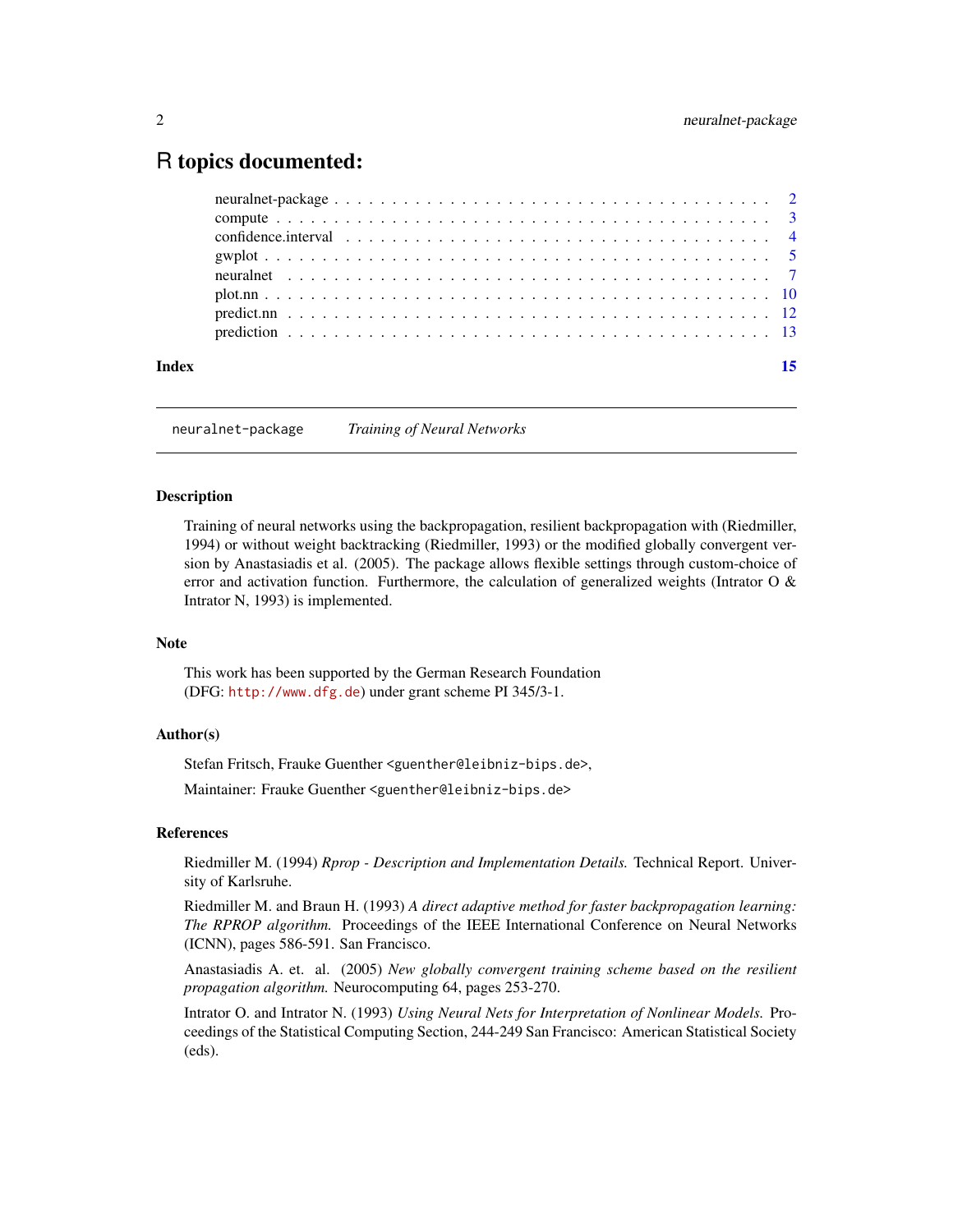#### <span id="page-2-0"></span>compute 3

#### See Also

[plot.nn](#page-9-1) for plotting of the neural network.

[gwplot](#page-4-1) for plotting of the generalized weights.

[compute](#page-2-1) for computation of the calculated network.

[confidence.interval](#page-3-1) for calculation of a confidence interval for the weights.

[prediction](#page-12-1) for calculation of a prediction.

#### Examples

```
AND \leq -c (rep(0,7),1)
OR < -c(0, rep(1,7))binary.data <- data.frame(expand.grid(c(0,1), c(0,1), c(0,1)), AND, OR)
print(net <- neuralnet(AND+OR~Var1+Var2+Var3, binary.data, hidden=0,
             rep=10, err.fct="ce", linear.output=FALSE))
XOR \leftarrow c(0,1,1,0)xor.data \leq data frame(expand.grid(c(0,1), c(0,1)), XOR)print(net.xor <- neuralnet(XOR~Var1+Var2, xor.data, hidden=2, rep=5))
plot(net.xor, rep="best")
data(infert, package="datasets")
print(net.infert <- neuralnet(case~parity+induced+spontaneous, infert,
                    err.fct="ce", linear.output=FALSE, likelihood=TRUE))
gwplot(net.infert, selected.covariate="parity")
gwplot(net.infert, selected.covariate="induced")
gwplot(net.infert, selected.covariate="spontaneous")
confidence.interval(net.infert)
Var1 <- runif(50, 0, 100)
sqrt.data <- data.frame(Var1, Sqrt=sqrt(Var1))
print(net.sqrt <- neuralnet(Sqrt~Var1, sqrt.data, hidden=10,
                  threshold=0.01))
predict(net.sqrt, data-frame(Var1 = (1:10)^2))Var1 <- rpois(100,0.5)
Var2 <- rbinom(100,2,0.6)
Var3 <- rbinom(100,1,0.5)
SUM <- as.integer(abs(Var1+Var2+Var3+(rnorm(100))))
sum.data <- data.frame(Var1,Var2,Var3, SUM)
print(net.sum <- neuralnet(SUM~Var1+Var2+Var3, sum.data, hidden=1,
                 act.fct="tanh"))
prediction(net.sum)
```
<span id="page-2-1"></span>compute *Deprecated function*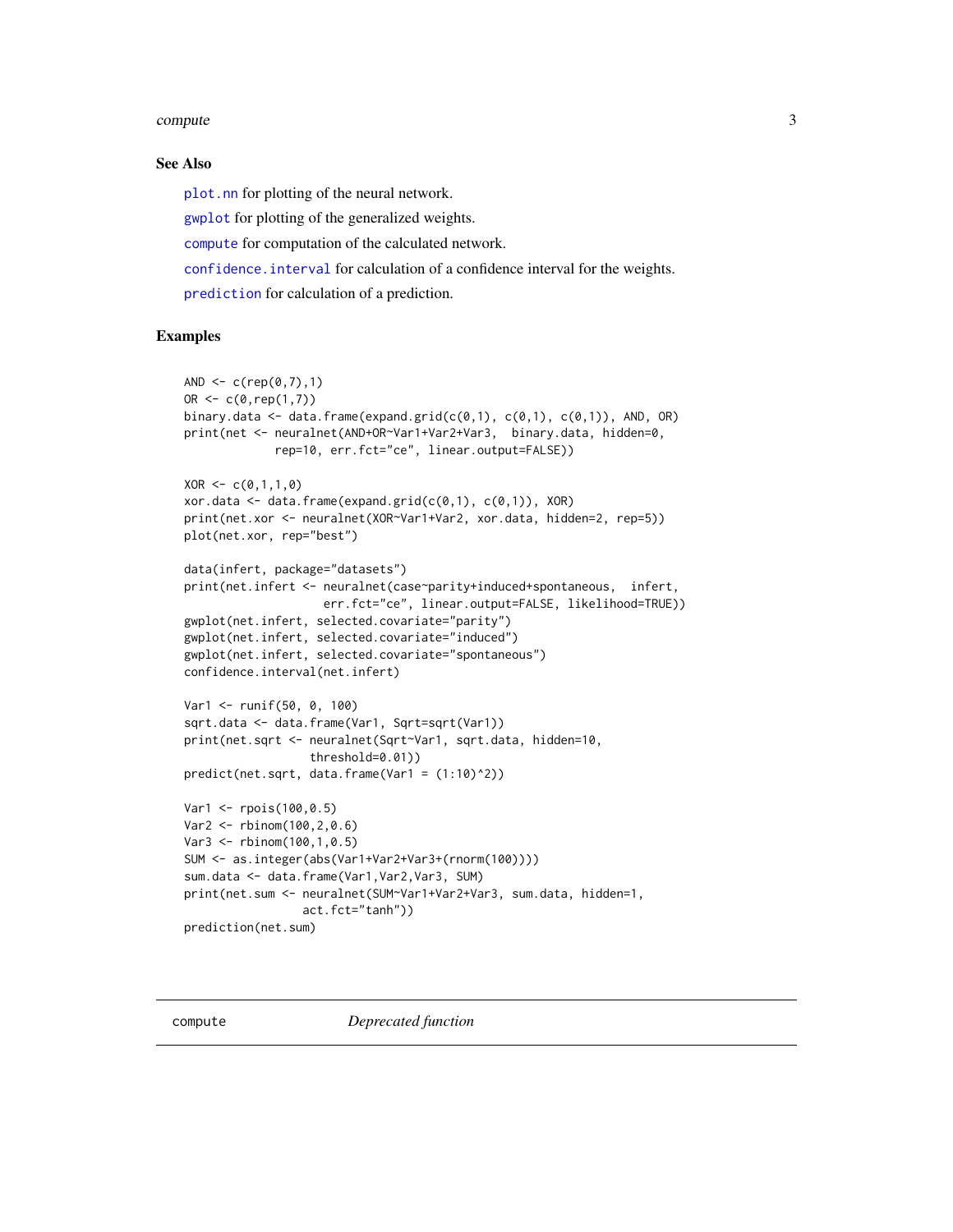#### <span id="page-3-0"></span>Description

The function compute is deprecated. Please refer to the new function [predict.nn](#page-11-1).

#### Usage

```
compute(x, covariate, rep = 1)
```
#### Arguments

| X         | an object of class nn.                                                                             |
|-----------|----------------------------------------------------------------------------------------------------|
| covariate | a data frame or matrix containing the variables that had been used to train the<br>neural network. |
| rep       | an integer indicating the neural network's repetition which should be used.                        |

#### Value

compute returns a list containing the following components:

| neurons    | a list of the neurons' output for each layer of the neural network. |
|------------|---------------------------------------------------------------------|
| net.result | a matrix containing the overall result of the neural network.       |

<span id="page-3-1"></span>confidence.interval *Calculates confidence intervals of the weights*

#### Description

confidence.interval, a method for objects of class nn, typically produced by neuralnet. Calculates confidence intervals of the weights (White, 1989) and the network information criteria NIC (Murata et al. 1994). All confidence intervals are calculated under the assumption of a local identification of the given neural network. If this assumption is violated, the results will not be reasonable. Please make also sure that the chosen error function equals the negative log-likelihood function, otherwise the results are not meaningfull, too.

#### Usage

```
confidence.interval(x, alpha = 0.05)
```
#### Arguments

| $\boldsymbol{\mathsf{x}}$ | neural network                                     |
|---------------------------|----------------------------------------------------|
| alpha                     | numerical. Sets the confidence level to (1-alpha). |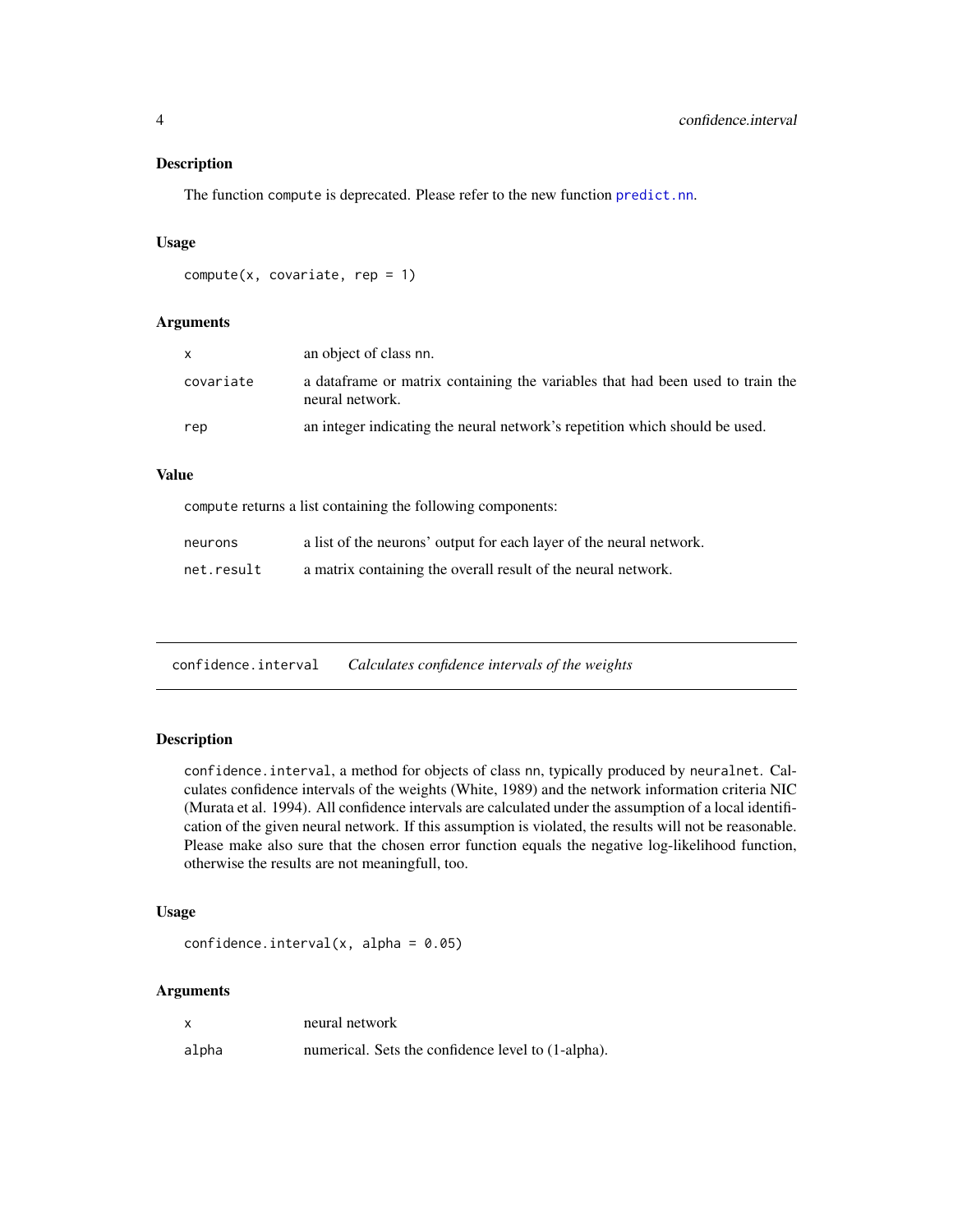#### <span id="page-4-0"></span>gwplot 5

#### Value

confidence.interval returns a list containing the following components:

| lower.ci | a list containing the lower confidence bounds of all weights of the neural net-<br>work differentiated by the repetitions. |
|----------|----------------------------------------------------------------------------------------------------------------------------|
| upper.ci | a list containing the upper confidence bounds of all weights of the neural net-<br>work differentiated by the repetitions. |
| nic      | a vector containg the information criteria NIC for every repetition.                                                       |

#### Author(s)

Stefan Fritsch, Frauke Guenther <guenther@leibniz-bips.de>

#### References

White (1989) *Learning in artificial neural networks. A statistical perspective.* Neural Computation (1), pages 425-464

Murata et al. (1994) *Network information criterion - determining the number of hidden units for an artificial neural network model.* IEEE Transactions on Neural Networks 5 (6), pages 865-871

#### See Also

[neuralnet](#page-6-1)

#### Examples

```
data(infert, package="datasets")
print(net.infert <- neuralnet(case~parity+induced+spontaneous,
                    infert, err.fct="ce", linear.output=FALSE))
confidence.interval(net.infert)
```
<span id="page-4-1"></span>gwplot *Plot method for generalized weights*

#### Description

gwplot, a method for objects of class nn, typically produced by neuralnet. Plots the generalized weights (Intrator and Intrator, 1993) for one specific covariate and one response variable.

#### Usage

```
gwplot(x, rep = NULL, max = NULL, min = NULL, file = NULL,selected.covariate = 1, selected.response = 1, highlight = FALSE,
  type = "p", col = "black", ...)
```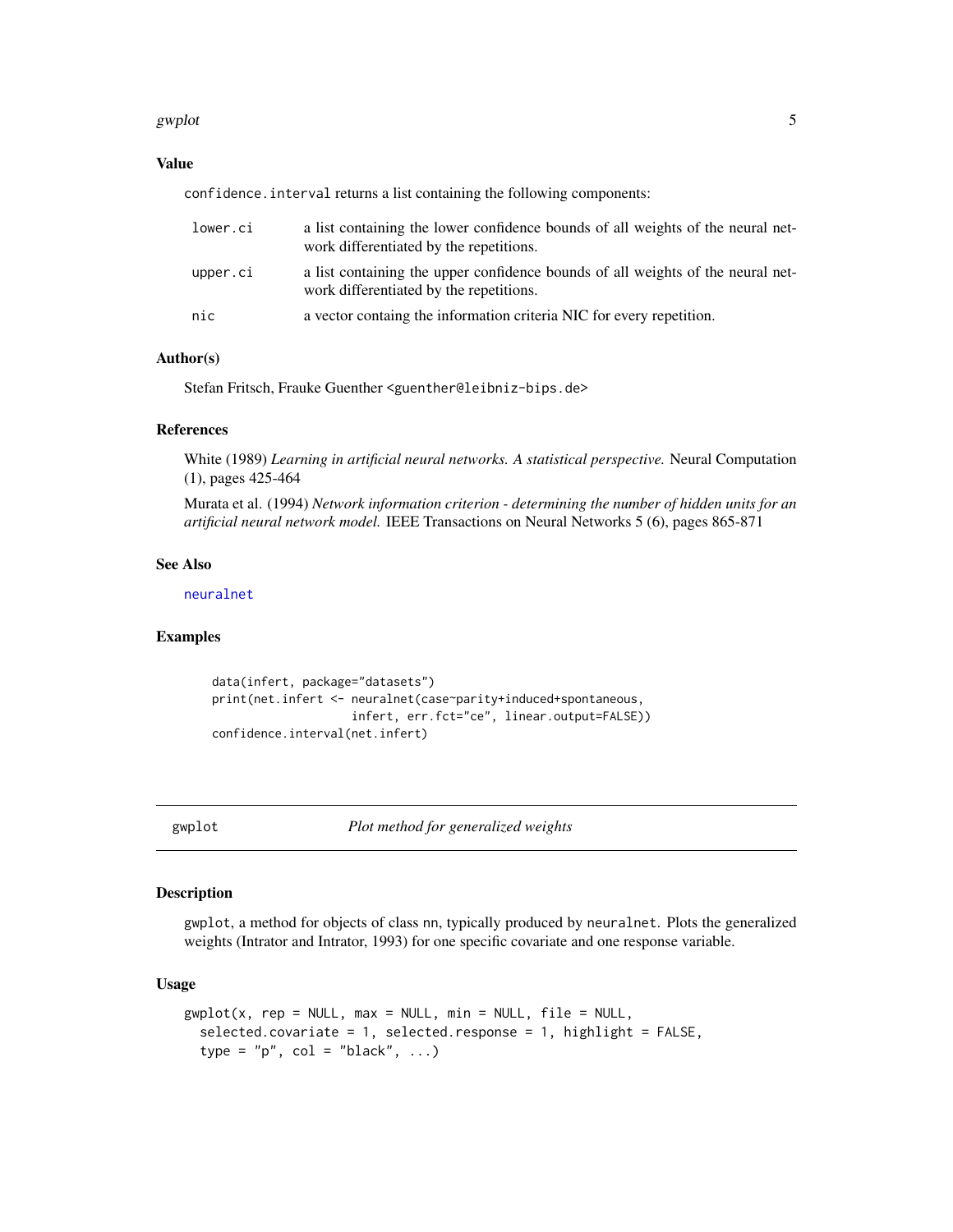#### <span id="page-5-0"></span>Arguments

| $\mathsf{x}$       | an object of class nn                                                                                                                                                                                                  |  |
|--------------------|------------------------------------------------------------------------------------------------------------------------------------------------------------------------------------------------------------------------|--|
| rep                | an integer indicating the repetition to plot. If rep="best", the repetition with the<br>smallest error will be plotted. If not stated all repetitions will be plotted.                                                 |  |
| max                | maximum of the y axis. In default, max is set to the highest y-value.                                                                                                                                                  |  |
| min                | minimum of the y axis. In default, min is set to the smallest y-value.                                                                                                                                                 |  |
| file               | a character string naming the plot to write to. If not stated, the plot will not be<br>saved.                                                                                                                          |  |
| selected.covariate |                                                                                                                                                                                                                        |  |
|                    | either a string of the covariate's name or an integer of the ordered covariates,<br>indicating the reference covariate in the generalized weights plot. Defaulting to<br>the first covariate.                          |  |
| selected.response  |                                                                                                                                                                                                                        |  |
|                    | either a string of the response variable's name or an integer of the ordered re-<br>sponse variables, indicating the reference response in the generalized weights<br>plot. Defaulting to the first response variable. |  |
| highlight          | a logical value, indicating whether to highlight (red color) the best repetition<br>(smallest error). Only reasonable if rep=NULL. Default is FALSE                                                                    |  |
| type               | a character indicating the type of plotting; actually any of the types as in plot. default.                                                                                                                            |  |
| col                | a color of the generalized weights.                                                                                                                                                                                    |  |
| $\cdots$           | Arguments to be passed to methods, such as graphical parameters (see par).                                                                                                                                             |  |
|                    |                                                                                                                                                                                                                        |  |

#### Author(s)

Stefan Fritsch, Frauke Guenther <guenther@leibniz-bips.de>

#### References

Intrator O. and Intrator N. (1993) *Using Neural Nets for Interpretation of Nonlinear Models.* Proceedings of the Statistical Computing Section, 244-249 San Francisco: American Statistical Society (eds.)

#### See Also

[neuralnet](#page-6-1)

```
data(infert, package="datasets")
print(net.infert <- neuralnet(case~parity+induced+spontaneous, infert,
               err.fct="ce", linear.output=FALSE, likelihood=TRUE))
gwplot(net.infert, selected.covariate="parity")
gwplot(net.infert, selected.covariate="induced")
gwplot(net.infert, selected.covariate="spontaneous")
```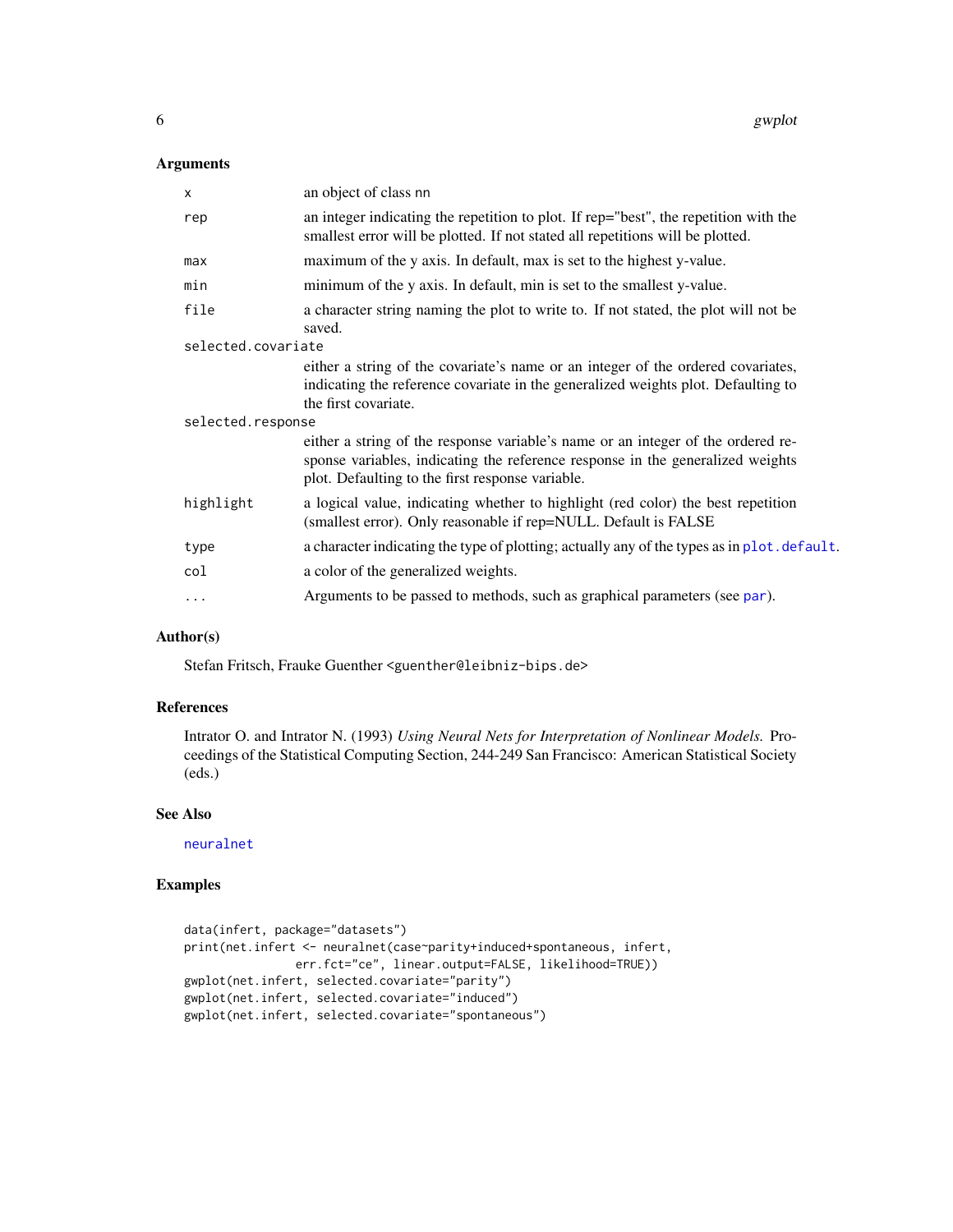<span id="page-6-1"></span><span id="page-6-0"></span>

#### Description

Train neural networks using backpropagation, resilient backpropagation (RPROP) with (Riedmiller, 1994) or without weight backtracking (Riedmiller and Braun, 1993) or the modified globally convergent version (GRPROP) by Anastasiadis et al. (2005). The function allows flexible settings through custom-choice of error and activation function. Furthermore, the calculation of generalized weights (Intrator O. and Intrator N., 1993) is implemented.

#### Usage

```
neuralnet(formula, data, hidden = 1, threshold = 0.01,stepmax = 1e+05, rep = 1, startweights = NULL,
  learningrate.limit = NULL, learningrate.factor = list(minus = 0.5,
 plus = 1.2), learningrate = NULL, lifesign = "none",
 lifesign.step = 1000, algorithm = "rprop+", err.fct = "sse",
  act.fct = "logistic", linear.output = TRUE, exclude = NULL,
  constant.weights = NULL, likelihood = FALSE)
```
#### Arguments

| formula             | a symbolic description of the model to be fitted.                                                                                              |  |
|---------------------|------------------------------------------------------------------------------------------------------------------------------------------------|--|
| data                | a data frame containing the variables specified in formula.                                                                                    |  |
| hidden              | a vector of integers specifying the number of hidden neurons (vertices) in each<br>layer.                                                      |  |
| threshold           | a numeric value specifying the threshold for the partial derivatives of the error<br>function as stopping criteria.                            |  |
| stepmax             | the maximum steps for the training of the neural network. Reaching this maxi-<br>mum leads to a stop of the neural network's training process. |  |
| rep                 | the number of repetitions for the neural network's training.                                                                                   |  |
| startweights        | a vector containing starting values for the weights. Set to NULL for random<br>initialization.                                                 |  |
| learningrate.limit  |                                                                                                                                                |  |
|                     | a vector or a list containing the lowest and highest limit for the learning rate.<br>Used only for RPROP and GRPROP.                           |  |
| learningrate.factor |                                                                                                                                                |  |
|                     | a vector or a list containing the multiplication factors for the upper and lower<br>learning rate. Used only for RPROP and GRPROP.             |  |
| learningrate        | a numeric value specifying the learning rate used by traditional backpropagation.<br>Used only for traditional backpropagation.                |  |
| lifesign            | a string specifying how much the function will print during the calculation of<br>the neural network. 'none', 'minimal' or 'full'.             |  |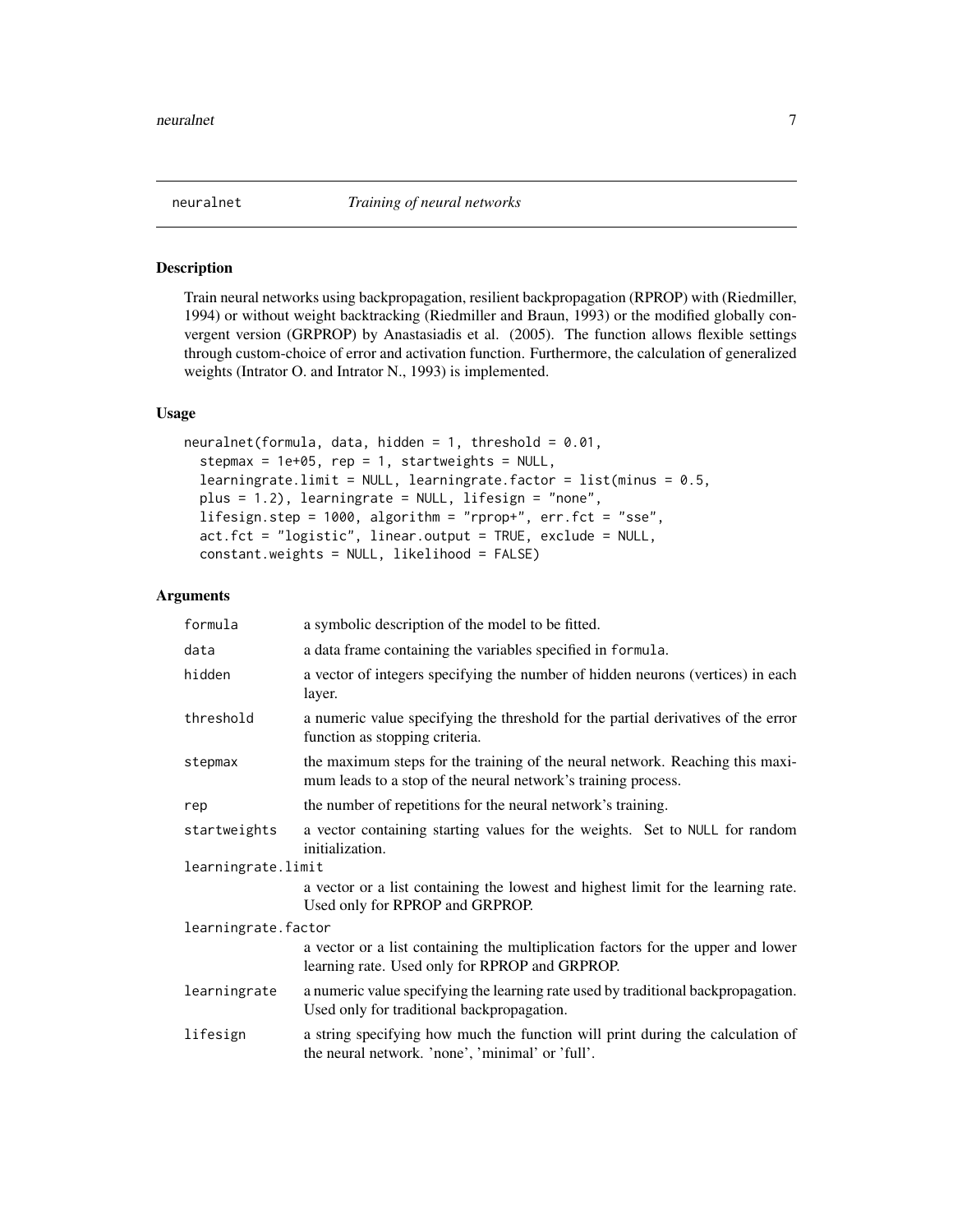| lifesign.step    | an integer specifying the stepsize to print the minimal threshold in full lifesign<br>mode.                                                                                                                                                                                                                                                                                                                                                               |  |
|------------------|-----------------------------------------------------------------------------------------------------------------------------------------------------------------------------------------------------------------------------------------------------------------------------------------------------------------------------------------------------------------------------------------------------------------------------------------------------------|--|
| algorithm        | a string containing the algorithm type to calculate the neural network. The fol-<br>lowing types are possible: 'backprop', 'rprop+', 'rprop-', 'sag', or 'slr'. 'back-<br>prop' refers to backpropagation, 'rprop+' and 'rprop-' refer to the resilient back-<br>propagation with and without weight backtracking, while 'sag' and 'slr' induce<br>the usage of the modified globally convergent algorithm (grprop). See Details<br>for more information. |  |
| err.fct          | a differentiable function that is used for the calculation of the error. Alterna-<br>tively, the strings 'sse' and 'ce' which stand for the sum of squared errors and<br>the cross-entropy can be used.                                                                                                                                                                                                                                                   |  |
| act.fct          | a differentiable function that is used for smoothing the result of the cross product<br>of the covariate or neurons and the weights. Additionally the strings, 'logistic'<br>and 'tanh' are possible for the logistic function and tangent hyperbolicus.                                                                                                                                                                                                  |  |
| linear.output    | logical. If act.fct should not be applied to the output neurons set linear output to<br>TRUE, otherwise to FALSE.                                                                                                                                                                                                                                                                                                                                         |  |
| exclude          | a vector or a matrix specifying the weights, that are excluded from the calcula-<br>tion. If given as a vector, the exact positions of the weights must be known. A<br>matrix with n-rows and 3 columns will exclude n weights, where the first col-<br>umn stands for the layer, the second column for the input neuron and the third<br>column for the output neuron of the weight.                                                                     |  |
| constant.weights |                                                                                                                                                                                                                                                                                                                                                                                                                                                           |  |
|                  | a vector specifying the values of the weights that are excluded from the training<br>process and treated as fix.                                                                                                                                                                                                                                                                                                                                          |  |
| likelihood       | logical. If the error function is equal to the negative log-likelihood function, the<br>information criteria AIC and BIC will be calculated. Furthermore the usage of<br>confidence.interval is meaningfull.                                                                                                                                                                                                                                              |  |

#### Details

The globally convergent algorithm is based on the resilient backpropagation without weight backtracking and additionally modifies one learning rate, either the learningrate associated with the smallest absolute gradient (sag) or the smallest learningrate (slr) itself. The learning rates in the grprop algorithm are limited to the boundaries defined in learningrate.limit.

#### Value

neuralnet returns an object of class nn. An object of class nn is a list containing at most the following components:

| call       | the matched call.                                                                                   |
|------------|-----------------------------------------------------------------------------------------------------|
| response   | extracted from the data argument.                                                                   |
| covariate  | the variables extracted from the data argument.                                                     |
| model.list | a list containing the covariates and the response variables extracted from the<br>formula argument. |
| err.fct    | the error function.                                                                                 |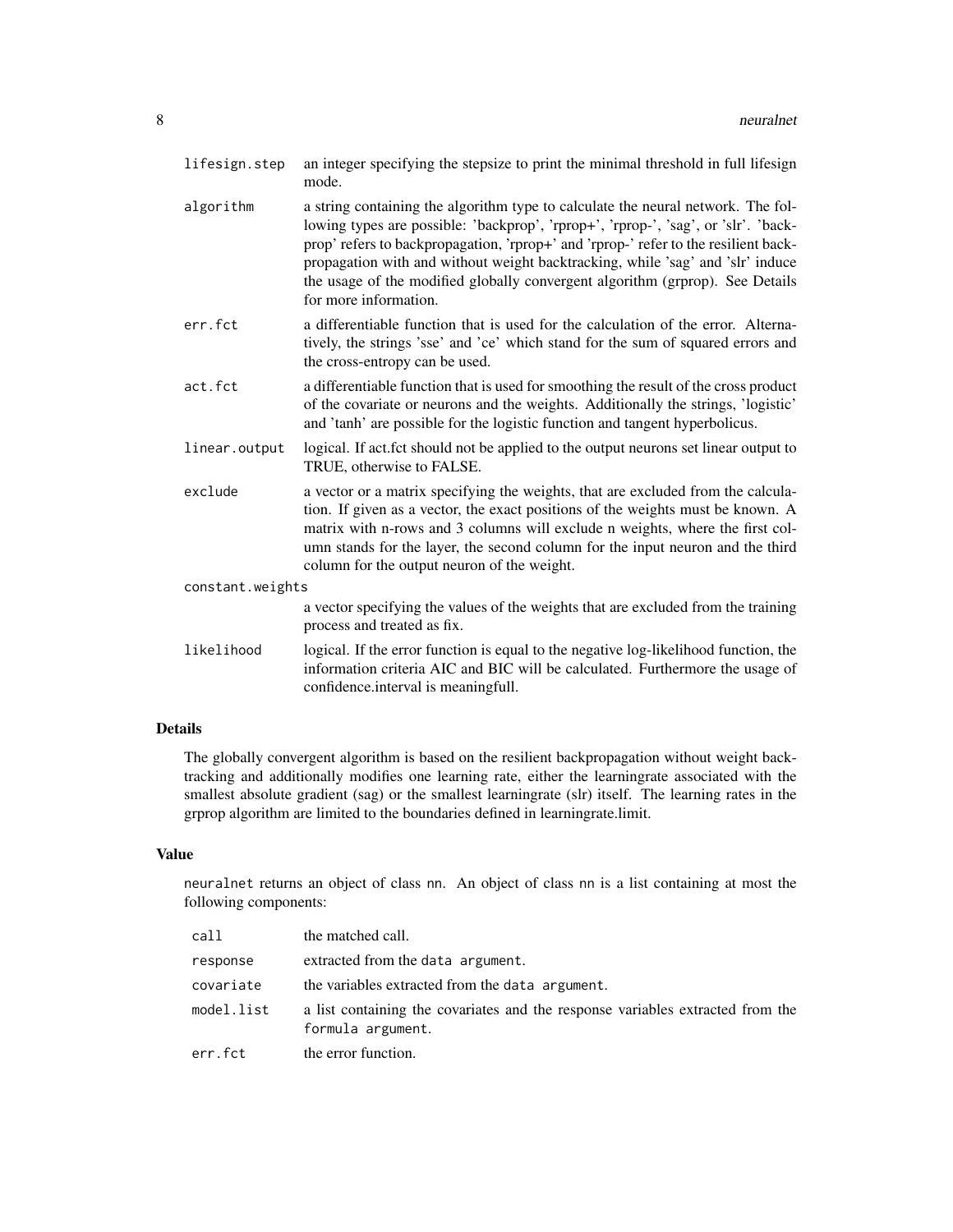#### <span id="page-8-0"></span>neuralnet 9

| act.fct             | the activation function.                                                                                                                                                 |  |
|---------------------|--------------------------------------------------------------------------------------------------------------------------------------------------------------------------|--|
| data                | the data argument.                                                                                                                                                       |  |
| net.result          | a list containing the overall result of the neural network for every repetition.                                                                                         |  |
| weights             | a list containing the fitted weights of the neural network for every repetition.                                                                                         |  |
| generalized.weights |                                                                                                                                                                          |  |
|                     | a list containing the generalized weights of the neural network for every repeti-                                                                                        |  |
|                     | tion.                                                                                                                                                                    |  |
| result.matrix       |                                                                                                                                                                          |  |
|                     | a matrix containing the reached threshold, needed steps, error, AIC and BIC<br>(if computed) and weights for every repetition. Each column represents one<br>repetition. |  |
| startweights        | a list containing the startweights of the neural network for every repetition.                                                                                           |  |

#### Author(s)

Stefan Fritsch, Frauke Guenther, Marvin N. Wright

#### References

Riedmiller M. (1994) *Rprop - Description and Implementation Details.* Technical Report. University of Karlsruhe.

Riedmiller M. and Braun H. (1993) *A direct adaptive method for faster backpropagation learning: The RPROP algorithm.* Proceedings of the IEEE International Conference on Neural Networks (ICNN), pages 586-591. San Francisco.

Anastasiadis A. et. al. (2005) *New globally convergent training scheme based on the resilient propagation algorithm.* Neurocomputing 64, pages 253-270.

Intrator O. and Intrator N. (1993) *Using Neural Nets for Interpretation of Nonlinear Models.* Proceedings of the Statistical Computing Section, 244-249 San Francisco: American Statistical Society (eds).

#### See Also

[plot.nn](#page-9-1) for plotting the neural network.

[gwplot](#page-4-1) for plotting the generalized weights.

[predict.nn](#page-11-1) for computation of a given neural network for given covariate vectors (formerly compute).

[confidence.interval](#page-3-1) for calculation of confidence intervals of the weights.

[prediction](#page-12-1) for a summary of the output of the neural network.

#### Examples

library(neuralnet)

```
# Binary classification
nn <- neuralnet(Species == "setosa" ~ Petal.Length + Petal.Width, iris, linear.output = FALSE)
## Not run: print(nn)
```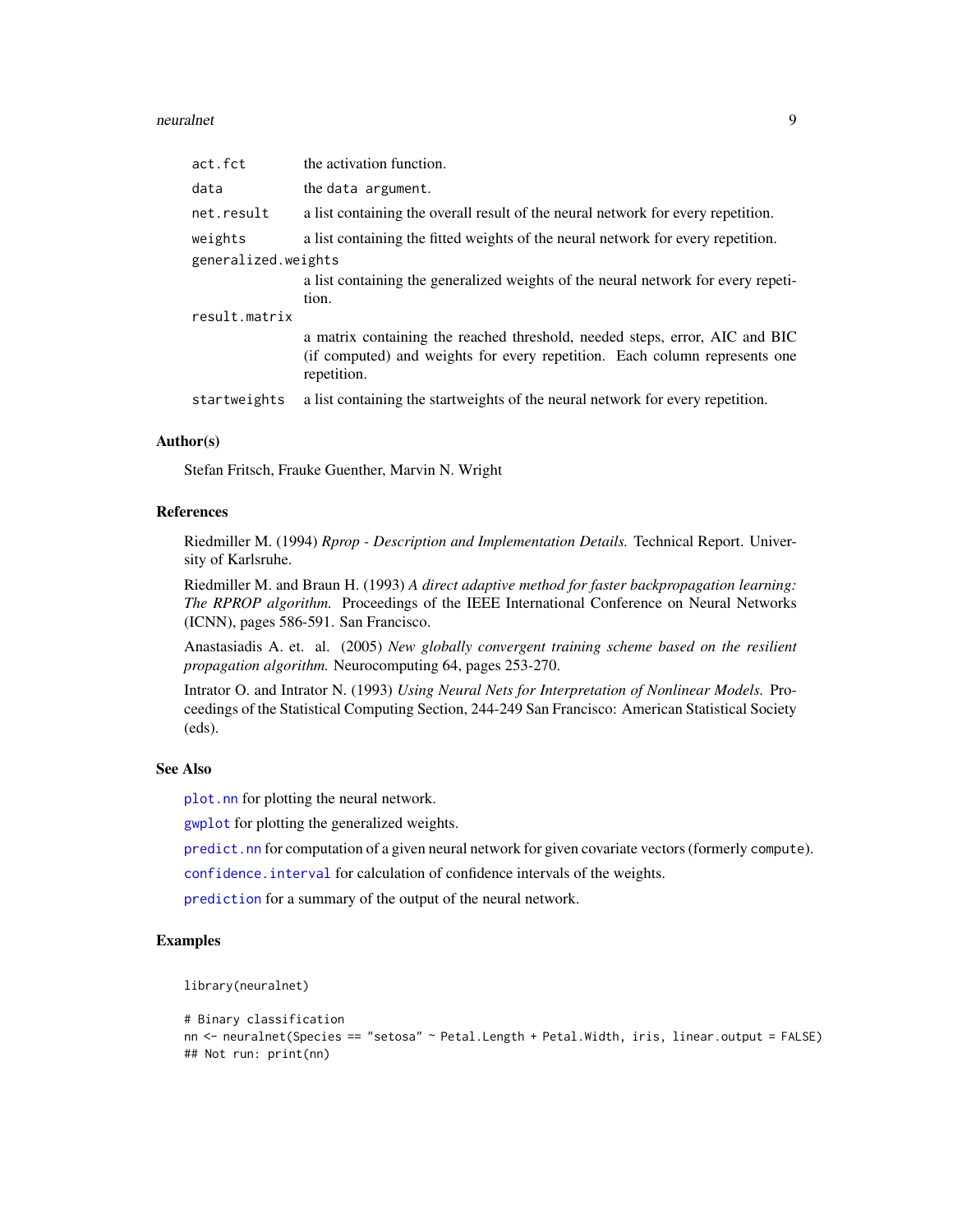```
## Not run: plot(nn)
# Multiclass classification
nn <- neuralnet(Species ~ Petal.Length + Petal.Width, iris, linear.output = FALSE)
## Not run: print(nn)
## Not run: plot(nn)
# Custom activation function
softplus \leftarrow function(x) log(1 + exp(x))
nn <- neuralnet((Species == "setosa") ~ Petal.Length + Petal.Width, iris,
                linear.output = FALSE, hidden = c(3, 2), act.fct = softplus)
## Not run: print(nn)
## Not run: plot(nn)
```
<span id="page-9-1"></span>plot.nn *Plot method for neural networks*

#### Description

plot.nn, a method for the plot generic. It is designed for an inspection of the weights for objects of class nn, typically produced by neuralnet.

#### Usage

```
## S3 method for class 'nn'
plot(x, rep = NULL, x.entry = NULL, x.out = NULL,radius = 0.15, arrow.length = 0.2, intercept = TRUE,
  intercept.factor = 0.4, information = TRUE, information.pos = 0.1,
 col.entry.synapse = "black", col.entry = "black",
 col.hidden = "black", col.hidden.synapse = "black",
 col.out = "black", col.out.synapse = "black",
 col.intercept = "blue", fontsize = 12, dimension = 6,
  show.weights = TRUE, file = NULL, ...)
```
#### **Arguments**

| an object of class nn                                                                                                                                                                    |
|------------------------------------------------------------------------------------------------------------------------------------------------------------------------------------------|
| repetition of the neural network. If rep="best", the repetition with the smallest<br>error will be plotted. If not stated all repetitions will be plotted, each in a separate<br>window. |
| x-coordinate of the entry layer. Depends on the arrow.length in default.                                                                                                                 |
| x-coordinate of the output layer.                                                                                                                                                        |
| radius of the neurons.                                                                                                                                                                   |
| length of the entry and out arrows.                                                                                                                                                      |
| a logical value indicating whether to plot the intercept.                                                                                                                                |
|                                                                                                                                                                                          |

<span id="page-9-0"></span>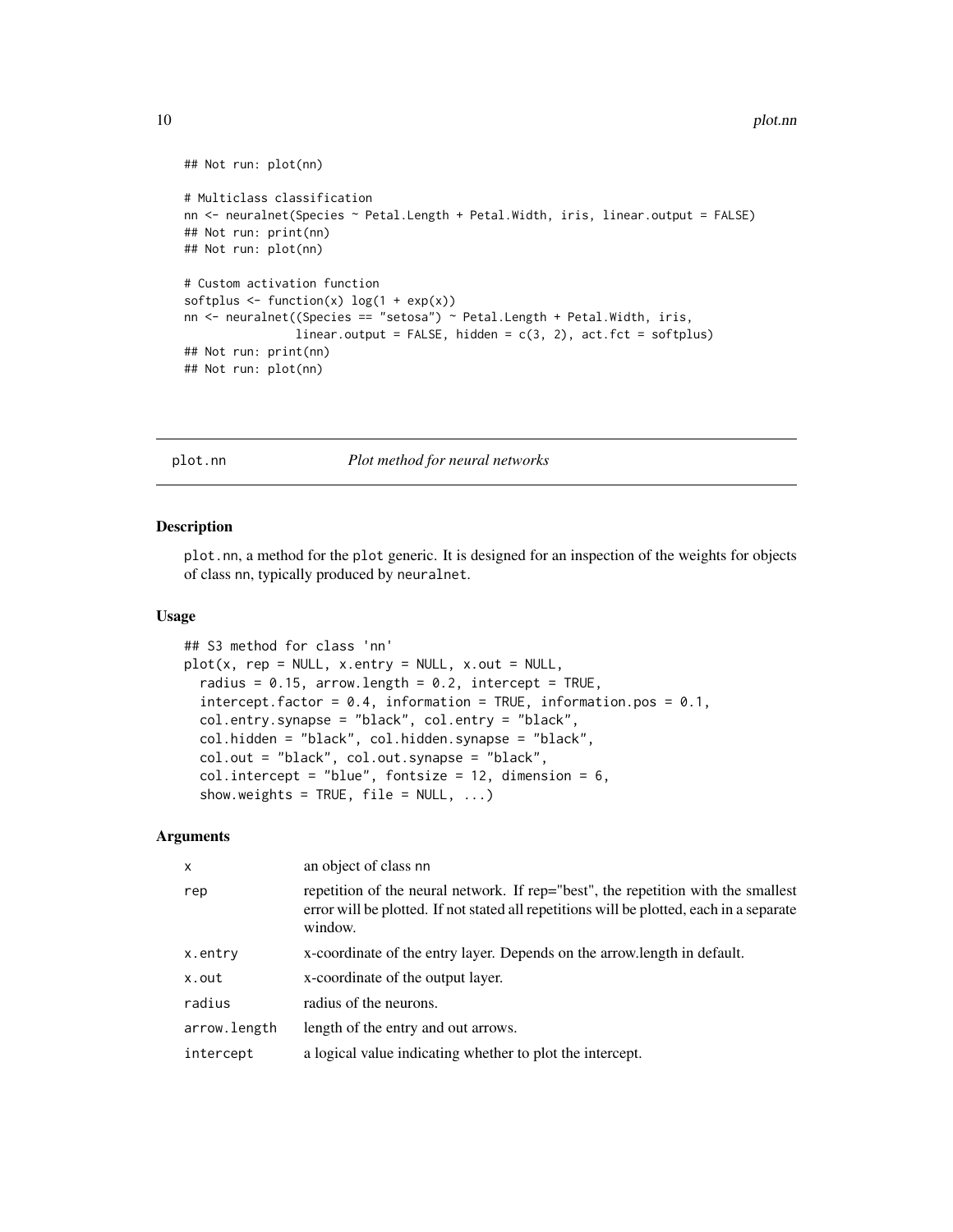#### <span id="page-10-0"></span>plot.nn and the state of the state of the state of the state of the state of the state of the state of the state of the state of the state of the state of the state of the state of the state of the state of the state of th

| intercept.factor   |                                                                                                                       |  |
|--------------------|-----------------------------------------------------------------------------------------------------------------------|--|
|                    | x-position factor of the intercept. The closer the factor is to 0, the closer the<br>intercept is to its left neuron. |  |
| information        | a logical value indicating whether to add the error and steps to the plot.                                            |  |
| information.pos    |                                                                                                                       |  |
|                    | y-position of the information.                                                                                        |  |
| col.entry.synapse  |                                                                                                                       |  |
|                    | color of the synapses leading to the input neurons.                                                                   |  |
| col.entry          | color of the input neurons.                                                                                           |  |
| col.hidden         | color of the neurons in the hidden layer.                                                                             |  |
| col.hidden.synapse |                                                                                                                       |  |
|                    | color of the weighted synapses.                                                                                       |  |
| col.out            | color of the output neurons.                                                                                          |  |
| col.out.synapse    |                                                                                                                       |  |
|                    | color of the synapses leading away from the output neurons.                                                           |  |
| col.intercept      | color of the intercept.                                                                                               |  |
| fontsize           | fontsize of the text.                                                                                                 |  |
| dimension          | size of the plot in inches.                                                                                           |  |
| show.weights       | a logical value indicating whether to print the calculated weights above the<br>synapses.                             |  |
| file               | a character string naming the plot to write to. If not stated, the plot will not be<br>saved.                         |  |
| $\cdots$           | arguments to be passed to methods, such as graphical parameters (see par).                                            |  |

#### Author(s)

Stefan Fritsch, Frauke Guenther <guenther@leibniz-bips.de>

#### See Also

[neuralnet](#page-6-1)

```
XOR < -c(0,1,1,0)xor.data <- data.frame(expand.grid(c(0,1), c(0,1)), XOR)
print(net.xor <- neuralnet( XOR~Var1+Var2, xor.data, hidden=2, rep=5))
plot(net.xor, rep="best")
```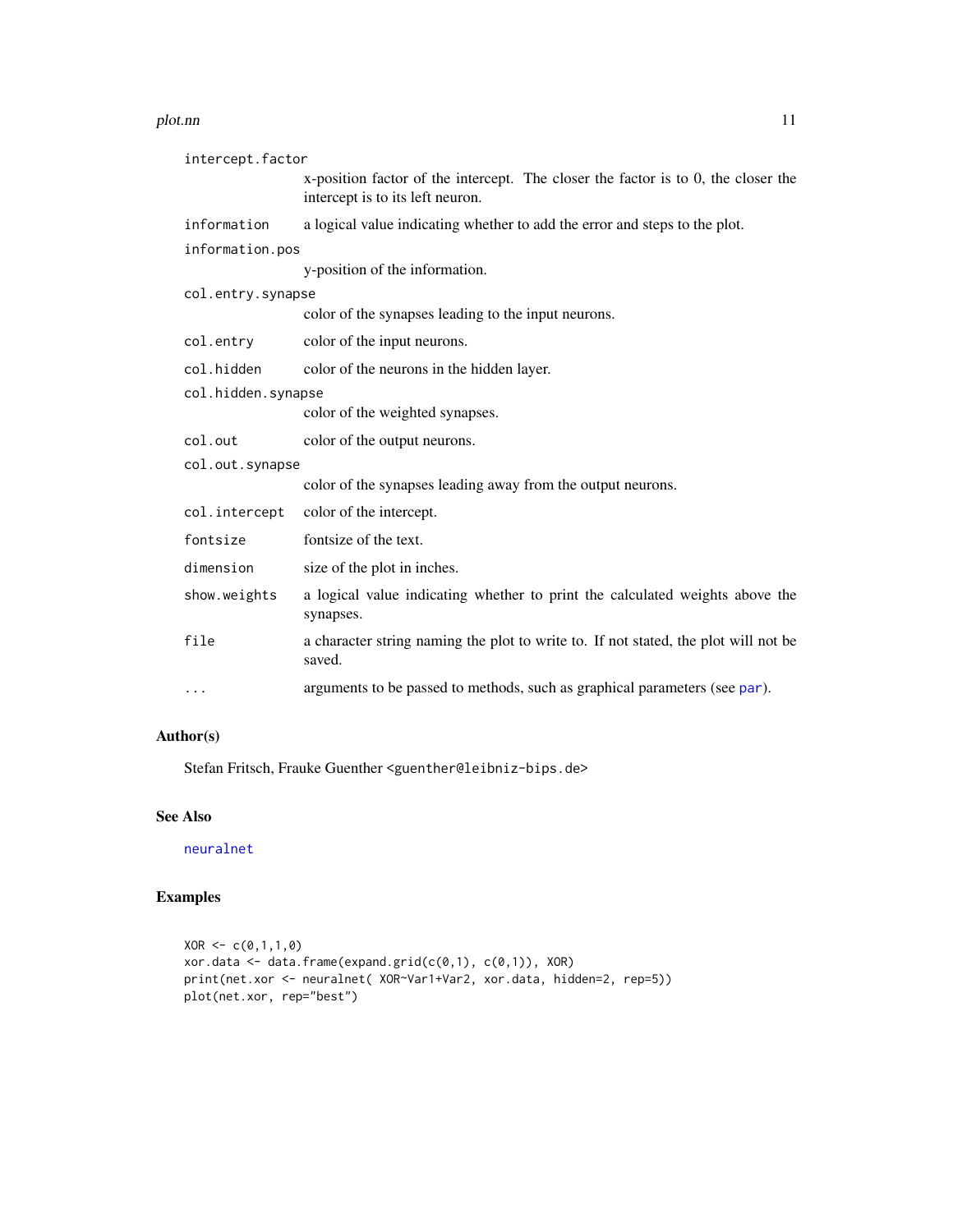<span id="page-11-1"></span><span id="page-11-0"></span>

#### Description

Prediction of artificial neural network of class nn, produced by neuralnet().

#### Usage

```
## S3 method for class 'nn'
predict(object, new data, rep = 1, all.units = FALSE, ...)
```
#### Arguments

| object    | Neural network of class nn.                                              |
|-----------|--------------------------------------------------------------------------|
| newdata   | New data of class data. frame or matrix.                                 |
| rep       | Integer indicating the neural network's repetition which should be used. |
| all.units | Return output for all units instead of final output only.                |
| .         | further arguments passed to or from other methods.                       |

#### Value

Matrix of predictions. Each column represents one output unit. If all . units=TRUE, a list of matrices with output for each unit.

#### Author(s)

Marvin N. Wright

```
library(neuralnet)
# Split data
train_idx <- sample(nrow(iris), 2/3 * nrow(iris))
iris_train <- iris[train_idx, ]
iris_test <- iris[-train_idx, ]
# Binary classification
nn <- neuralnet(Species == "setosa" ~ Petal.Length + Petal.Width, iris_train, linear.output = FALSE)
pred <- predict(nn, iris_test)
table(iris_test$Species == "setosa", pred[, 1] > 0.5)
# Multiclass classification
nn <- neuralnet((Species == "setosa") + (Species == "versicolor") + (Species == "virginica")
                 ~ Petal.Length + Petal.Width, iris_train, linear.output = FALSE)
pred <- predict(nn, iris_test)
table(iris_test$Species, apply(pred, 1, which.max))
```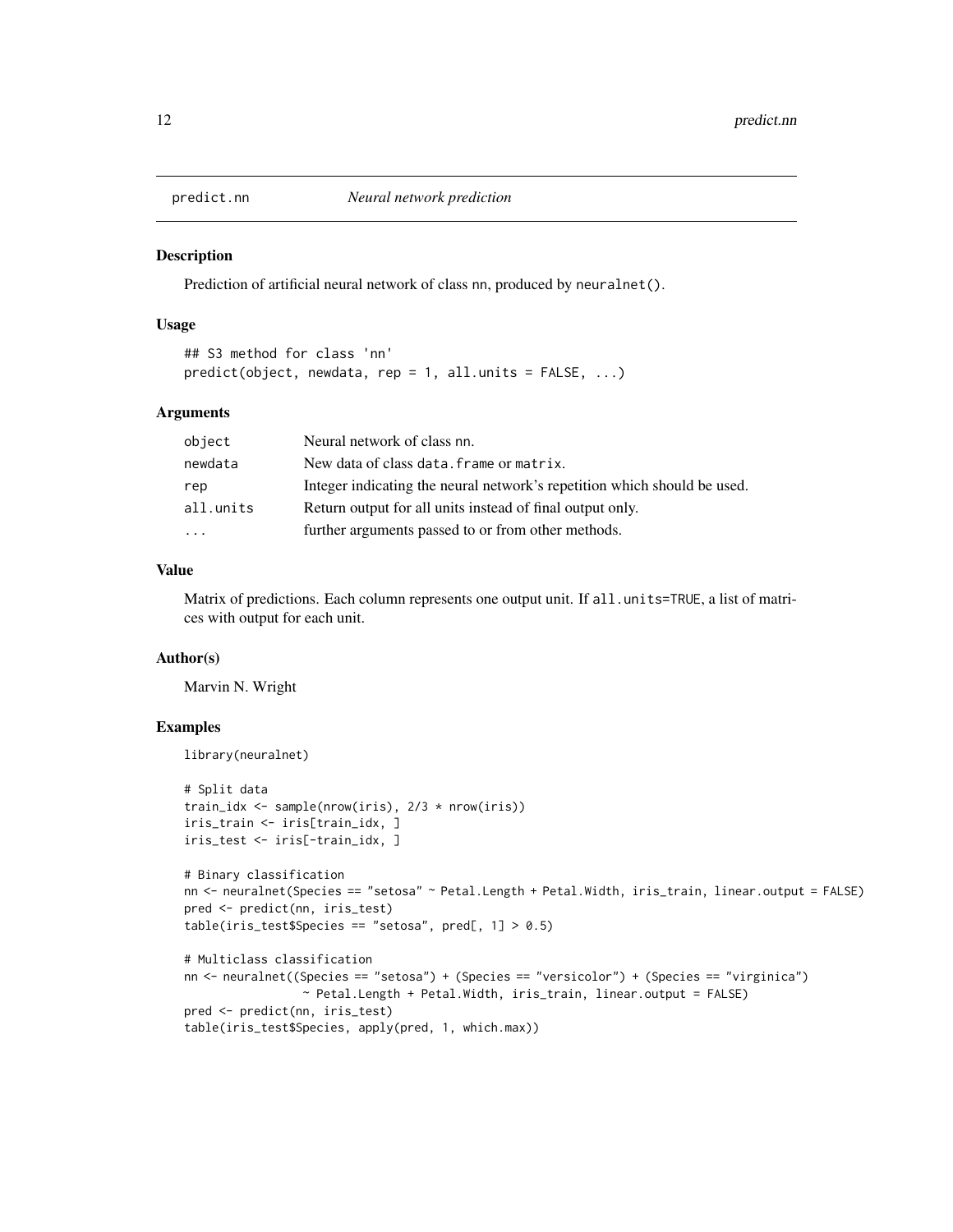<span id="page-12-1"></span><span id="page-12-0"></span>prediction *Summarizes the output of the neural network, the data and the fitted values of glm objects (if available)*

#### **Description**

prediction, a method for objects of class nn, typically produced by neuralnet. In a first step, the dataframe will be amended by a mean response, the mean of all responses corresponding to the same covariate-vector. The calculated data.error is the error function between the original response and the new mean response. In a second step, all duplicate rows will be erased to get a quick overview of the data. To obtain an overview of the results of the neural network and the glm objects, the covariate matrix will be bound to the output of the neural network and the fitted values of the glm object(if available) and will be reduced by all duplicate rows.

#### Usage

prediction(x, list.glm = NULL)

#### Arguments

| X        | neural network                  |
|----------|---------------------------------|
| list.glm | an optional list of glm objects |

#### Value

a list of the summaries of the repetitions of the neural networks, the data and the glm objects (if available).

#### Author(s)

Stefan Fritsch, Frauke Guenther <guenther@leibniz-bips.de>

#### See Also

[neuralnet](#page-6-1)

```
Var1 <- rpois(100,0.5)
Var2 <- rbinom(100,2,0.6)
Var3 <- rbinom(100,1,0.5)
SUM <- as.integer(abs(Var1+Var2+Var3+(rnorm(100))))
sum.data <- data.frame(Var1,Var2,Var3, SUM)
print(net.sum <- neuralnet( SUM~Var1+Var2+Var3, sum.data, hidden=1,
                 act.fct="tanh"))
main <- glm(SUM~Var1+Var2+Var3, sum.data, family=poisson())
full <- glm(SUM~Var1*Var2*Var3, sum.data, family=poisson())
```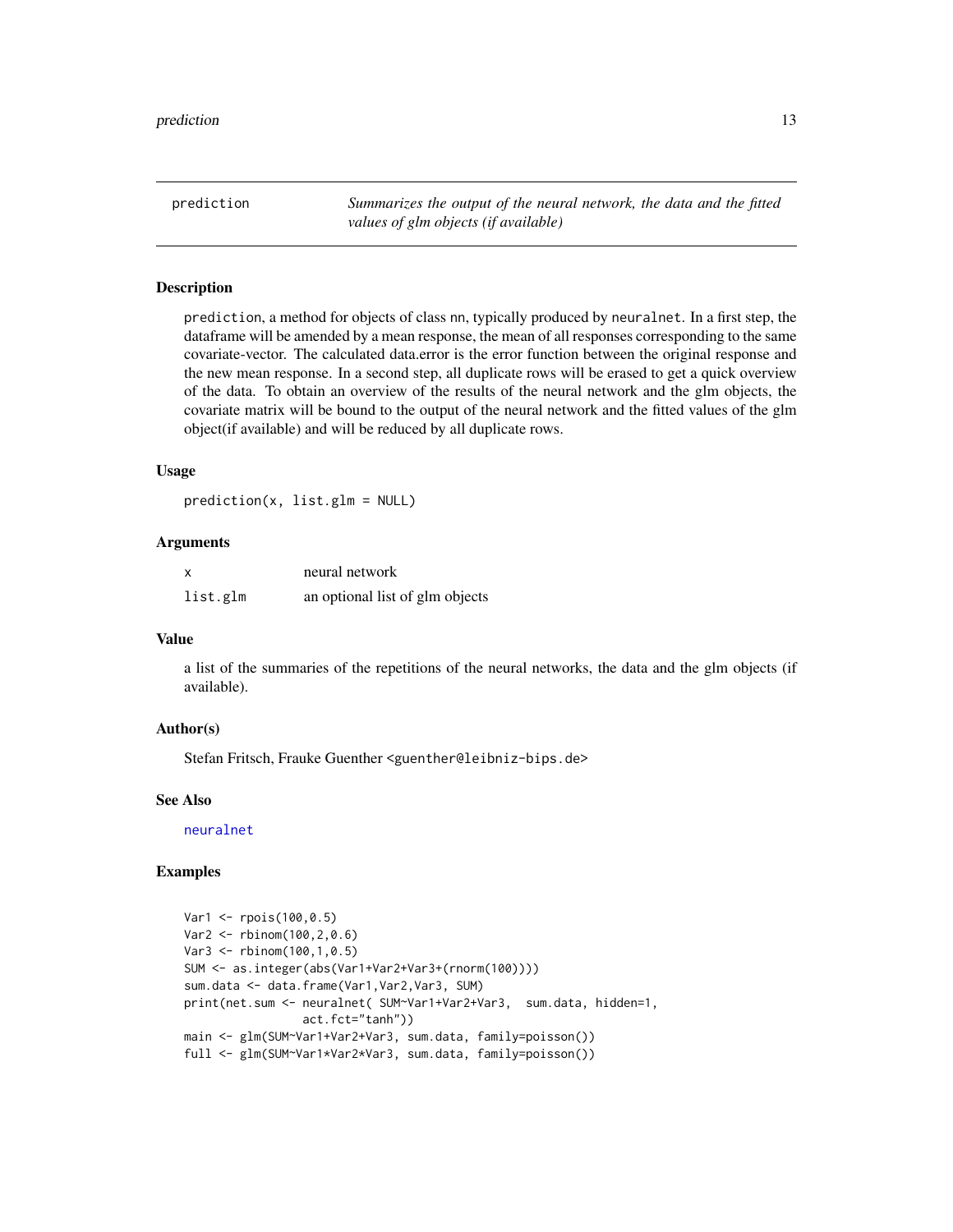#### 14 prediction

prediction(net.sum, list.glm=list(main=main, full=full))